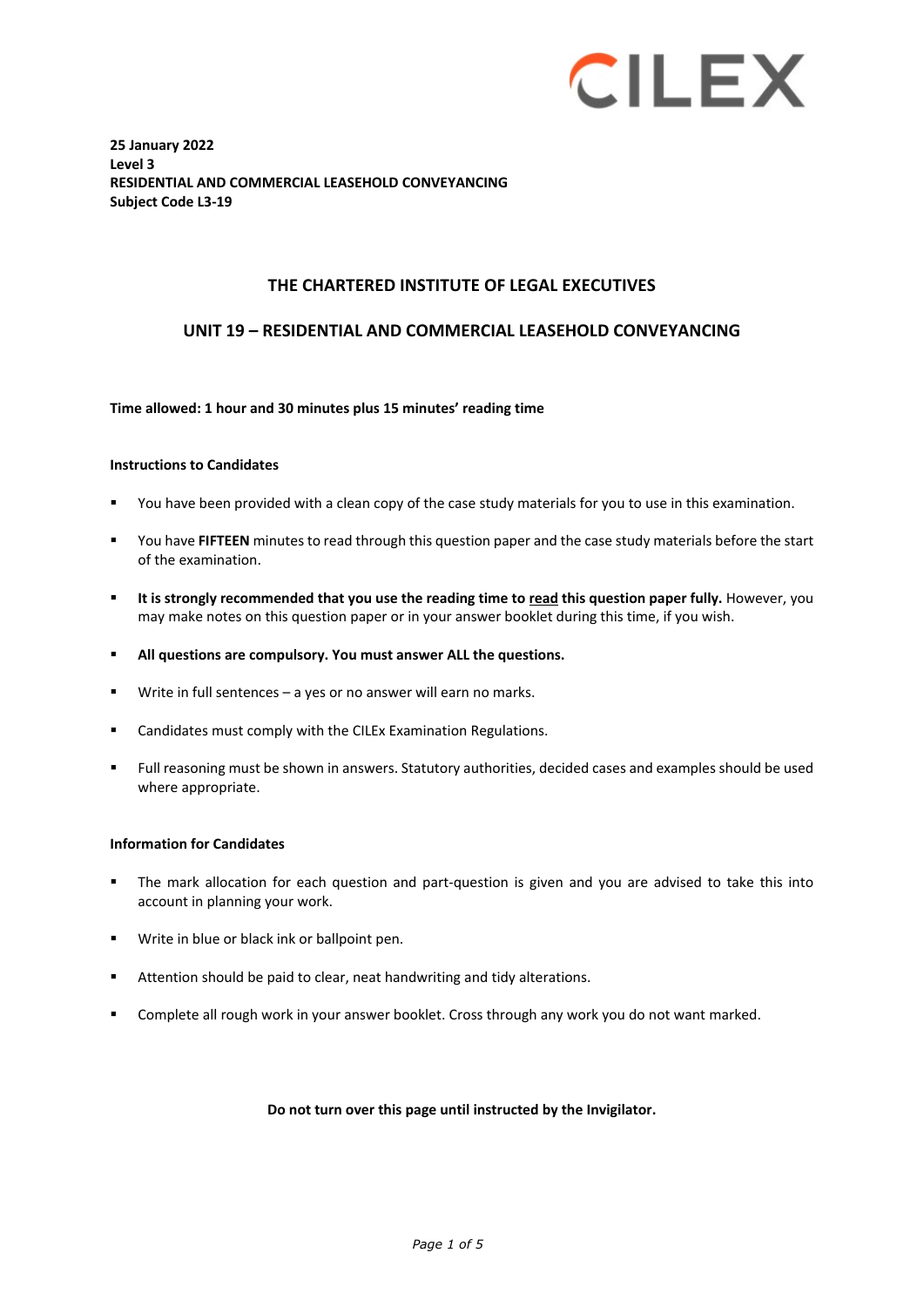Reference: Question relates to **Document 1** of the case study materials.

### **In relation to the Newhall site**

Jessica Raven recently attended a sales event for the Newhall site. One of the presenters referred to the option of selling the flats by adopting the commonhold system of ownership. Jessica has made an appointment with Alan Waring to discuss this further. Alan has asked you to investigate this form of land ownership.

(a) State the advantages of the commonhold system over the traditional leasehold system of ownership.

*(4 marks)*

Jessica has now confirmed that she has agreed to buy Flat 12 on the site. The sale will be of a traditional leasehold estate. Having obtained the initial instructions on the purchase, you are writing a letter to Jessica.

(b) Explain the purpose of this letter and state **two** examples of the information likely to be contained in the letter.

*(3 marks)*

Jessica has asked you whether an arrangement could be put in place where Kempstons represents both herself and the seller of the flat. Jessica thinks this would be a good idea, which would save time and costs.

(c) Explain whether you can represent both seller and buyer in this conveyancing transaction.

*(9 marks)*

*(Total: 16 marks)*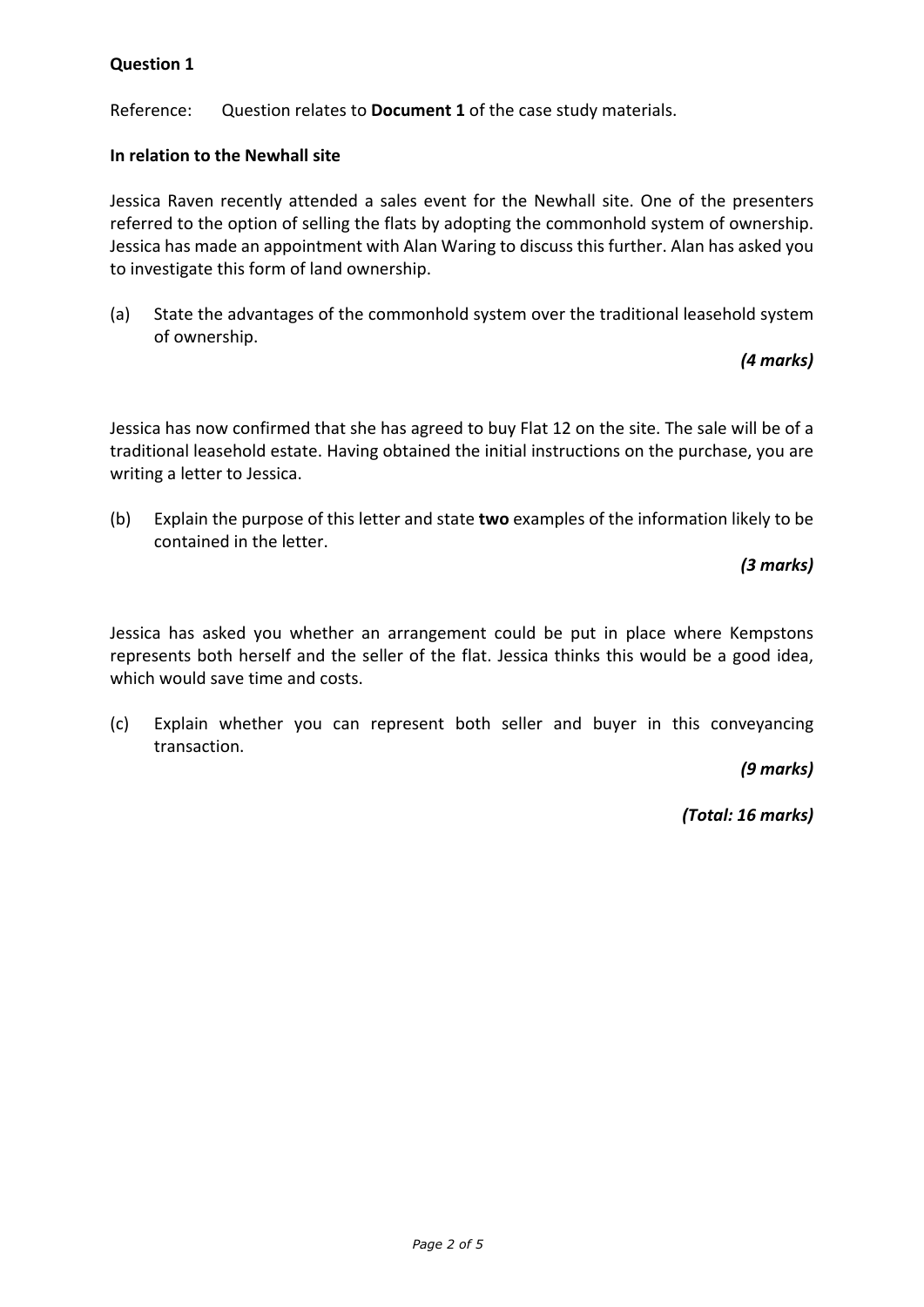Reference: Question relates to **Document 2** of the case study materials.

### **In relation to Flat 18, Hendon Court, Dayton, Hartshire, AT32 5TR**

Alan Waring has asked you to check the file, as this matter is now approaching exchange of contracts.

(a) Identify **seven** checks that Alan Waring should consider carrying out before exchange of contracts in this transaction.

### *(7 marks)*

(b) Identify the **three** conditions required for the creation of a valid contract for the sale of Flat 18, Hendon Court.

# *(3 marks)*

Contracts have now been successfully exchanged and you are preparing for completion. Alan Waring has asked you to carry out the necessary pre-completion searches.

(c) Identify **three** pre-completion searches that you would carry out in this transaction. Explain the purpose of each search and the information that each search would reveal.

*(9 marks)*

*(Total: 19 marks)*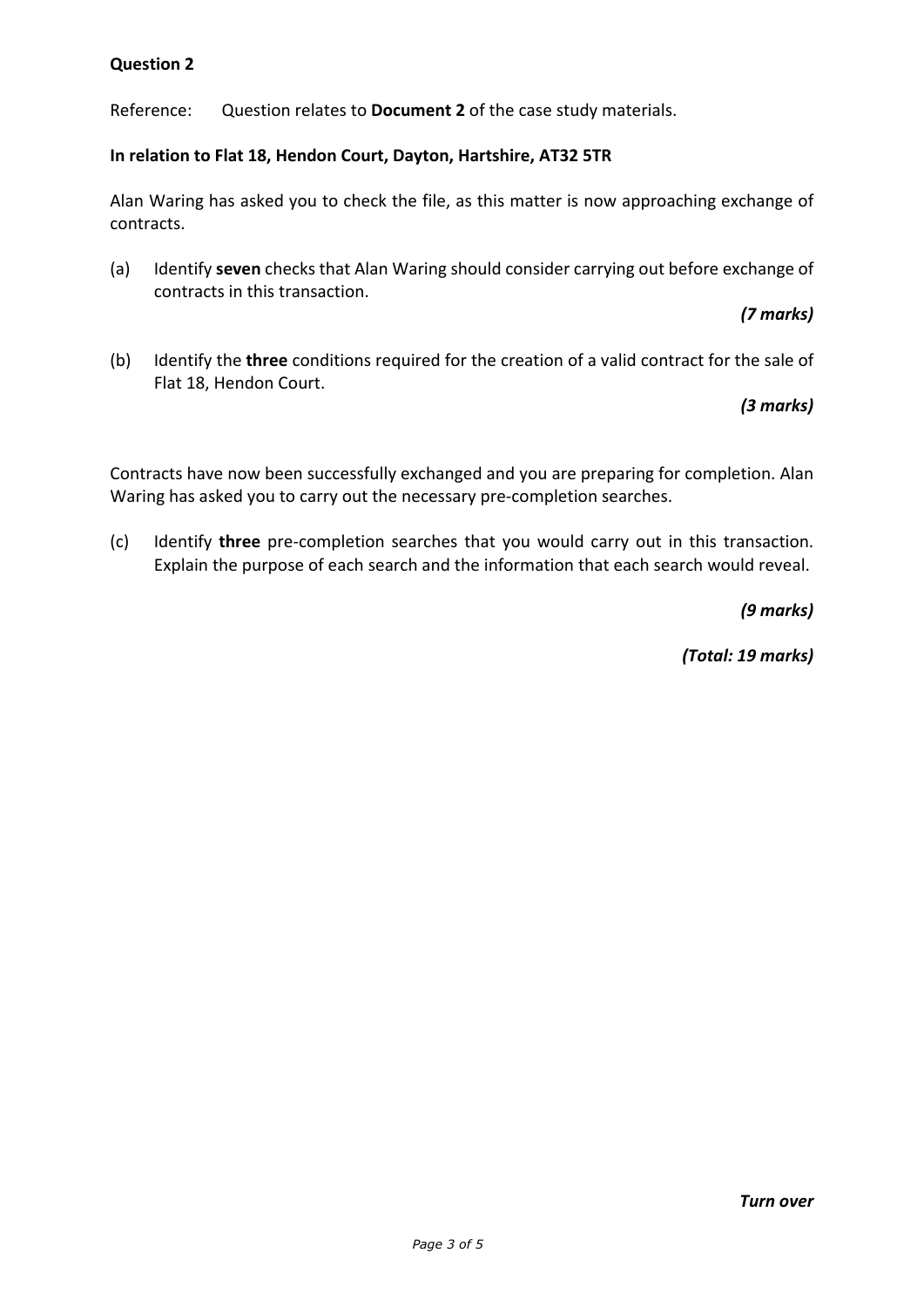Reference: Question relates to **Document 3** of the case study materials.

## **In relation to the purchase of 145 Broadway, Dayton, Hartshire, AT32 7KS**

John and Mary are going to purchase 145 Broadway as co-owners.

(a) Explain which type of beneficial co-ownership you would advise them to choose in this case and give reasons for your advice.

# *(7 marks)*

You have been asked to review the draft contract which the seller's lawyer has submitted. The title guarantee in the contract form is shown as 'Full' but you recall that Standard Conditions of Sale (Fifth Edition – 2018 Revision) 4.6.3 provides for the modification of the covenants for title in the transfer.

(b) (i) Explain why, in the context of a sale of an existing leasehold property, the seller's lawyer would want this modification to apply.

*(4 marks)*

(ii) State why the seller's lawyer might prefer to deal with this issue by the insertion of a special condition in the contract for sale.

*(1 mark)*

Contracts have been approved and you are now considering the final checks before exchange on the purchase.

(c) Explain how the issue of property insurance for 145 Broadway will be dealt with from exchange of contracts onwards.

**[NOTE TO CANDIDATES: Assume that the Standard Conditions of Sale have not been amended in any way that would affect your answer.]**

*(7 marks)*

Exchange was successful and the transaction has also been completed. The transaction now requires registration at the Land Registry. You are preparing the registration application for Alan Waring.

(d) List the documents that must accompany the Form AP1 application.

*(4 marks)*

*(Total: 23 marks)*